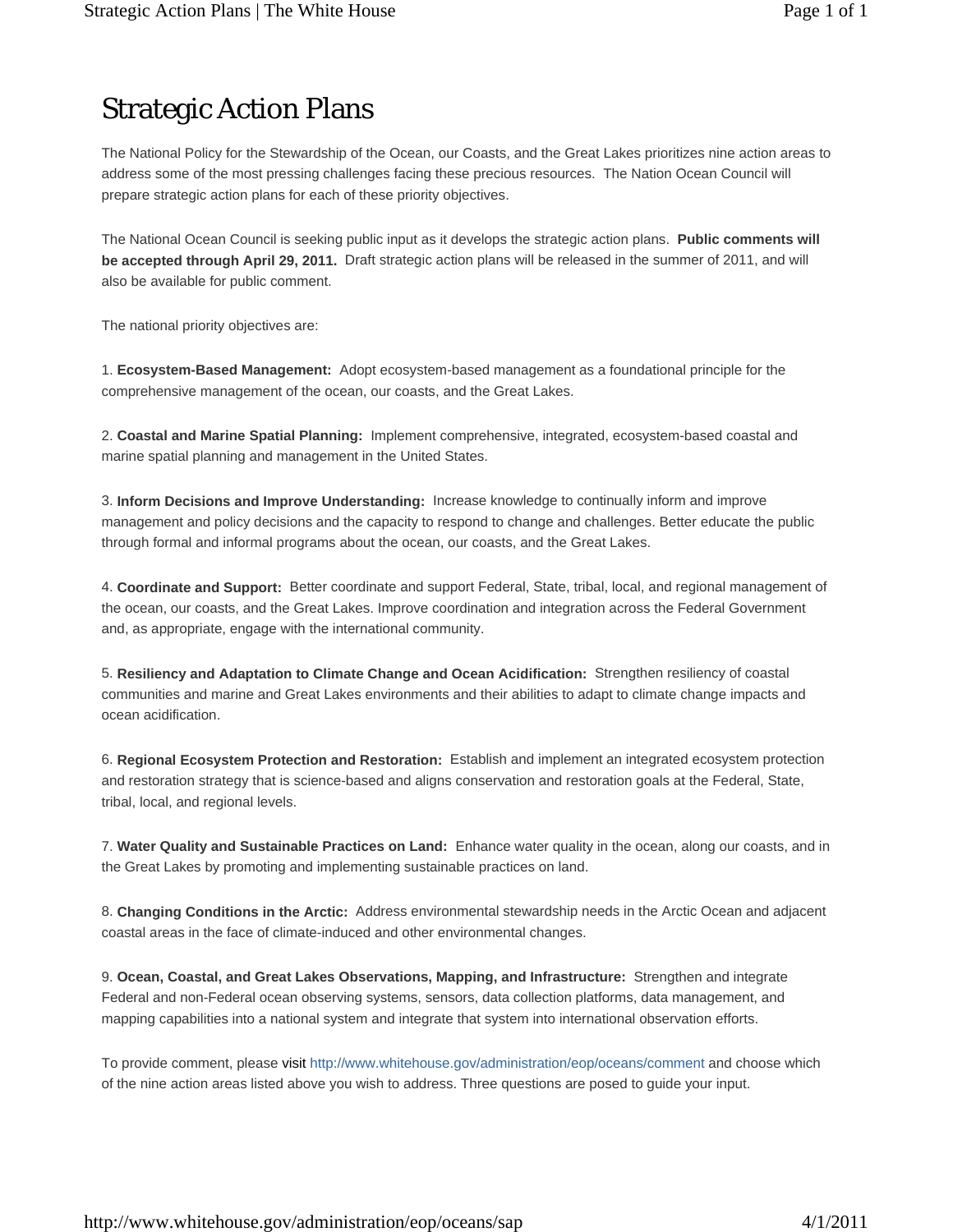has entered into an additional Global Reseller Expedited Package (GREP) contract.1 The Postal Service believes the instant contract is functionally equivalent to the previously submitted GREP contracts, and is supported by Governors' Decision No. 10–1, attached to the Notice and originally filed in Docket No. CP2010–36. *Id.* at 1, Attachment 3. The Notice explains that Order No. 445, which established GREP Contracts 1 as a product, also authorized functionally equivalent agreements to be included within the product, provided that they meet the requirements of 39 U.S.C. 3633. *Id.* at 1–2. Additionally, the Postal Service requested to have the contract in Docket No. CP2010–36 serve as the baseline contract for future functional equivalence analyses of the GREP Contracts 1 product.

*The instant contract.* The Postal Service filed the instant contract pursuant to 39 CFR 3015.5. In addition, the Postal Service contends that the instant contract is in accordance with Order No. 445. The term of the contract is 1 year from the date the Postal Service notifies the customer that all necessary regulatory approvals have been received. Notice at 3. It may, however, be terminated by either party on not less than 30 days' written notice. *Id.*  Attachment 1, at 5.

In support of its Notice, the Postal Service filed four attachments as follows:

• Attachment 1—a redacted copy of the contract and applicable annexes;

• Attachment 2—a certified statement required by 39 CFR 3015.5(c)(2);

• Attachment 3—a redacted copy of Governors' Decision No. 10–1 which establishes prices and classifications for GREP contracts, a description of applicable GREP contracts, formulas for prices, an analysis of the formulas, and certification of the Governors' vote; and

• Attachment 4—an application for non–public treatment of materials to maintain redacted portions of the contract and supporting documents under seal.

The Notice advances reasons why the instant GREP contract fits within the Mail Classification Schedule language for GREP Contracts 1. The Postal Service identifies customer-specific information and general contract terms that distinguish the instant contract from the baseline GREP agreement. It states that the instant contract differs from the contract in Docket No. CP2010–36

pertaining to customer-specific information, *e.g.,* customer's name, address, representative, signatory, notice of postage changes and minimum revenue. *Id.* at 4–5. The Postal Service states that the differences, which include price variations based on updated costing information and volume commitments, do not alter the contract's functional equivalency. *Id.* at 4. The Postal Service asserts that ''[b]ecause the agreement incorporates the same cost attributes and methodology, the relevant characteristics of this GREP contract are similar, if not the same, as the relevant characteristics of the contract filed in Docket No. CP2010–36.'' *Id.* 

The Postal Service concludes that its filing demonstrates that the new GREP contract complies with the requirements of 39 U.S.C. 3633 and is functionally equivalent to the baseline GREP contract. It states that the differences do not affect the services being offered or the fundamental structure of the contract. Therefore, it requests that the instant contract be included within the GREP Contracts 1 product. *Id.* at 6.

#### **II. Notice of Filing**

The Commission establishes Docket No. CP2011–58 for consideration of matters related to the contract identified in the Postal Service's Notice.

Interested persons may submit comments on whether the Postal Service's contract is consistent with the policies of 39 U.S.C. 3632, 3633, or 3642. Comments are due no later than January 24, 2011. The public portions of this filing can be accessed via the Commission's Web site (*[http://](http://www.prc.gov)  [www.prc.gov](http://www.prc.gov)*).

The Commission appoints Paul L. Harrington to serve as Public Representative in the captioned proceeding.

# **III. Ordering Paragraphs**

### *It is ordered:*

1. The Commission establishes Docket No. CP2011–58 for consideration of matters raised by the Postal Service's Notice.

2. Comments by interested persons in this proceeding are due no later than January 24, 2011.

3. Pursuant to 39 U.S.C. 505, Paul L. Harrington is appointed to serve as the Officer of the Commission (Public Representative) to represent the interests of the general public in this proceeding.

4. The Secretary shall arrange for publication of this Order in the **Federal Register**.

By the Commission. **Shoshana M. Grove,**  *Secretary.*  [FR Doc. 2011–1335 Filed 1–21–11; 8:45 am] **BILLING CODE 7710–FW–P** 

## **OFFICE OF SCIENCE AND TECHNOLOGY POLICY**

## **National Ocean Council; Development of Strategic Action Plans for the National Policy for the Stewardship of the Ocean, Our Coasts, and the Great Lakes**

**ACTION:** Notice of Intent To Prepare Strategic Action Plans for the Nine Priority Objectives for Implementation of the National Policy for the Stewardship of the Ocean, Our Coasts, and the Great Lakes. Request for comments.

**SUMMARY:** On July 19, 2010, President Obama signed Executive Order 13547 establishing a National Policy for the Stewardship of the Ocean, our Coasts, and the Great Lakes (''National Policy''). That Executive Order adopts the Final Recommendations of the Interagency Ocean Policy Task Force ("Final Recommendations'') and directs Federal agencies to take the appropriate steps to implement them. The Executive Order creates an interagency National Ocean Council (NOC) to strengthen ocean governance and coordination, identifies nine priority actions for the NOC to pursue, and adopts a flexible framework for effective coastal and marine spatial planning to address conservation, economic activity, user conflict, and sustainable use of the ocean, our coasts and the Great Lakes.

*Purpose:* The NOC is announcing its intent to prepare strategic action plans for the nine priority objectives identified in the Final Recommendations and is requesting input on the development of these strategic action plans. (For general information about the NOC and a copy of Executive Order 13547 and the Final Recommendations, *please see: [http://](http://www.WhiteHouse.gov/oceans)  [www.WhiteHouse.gov/oceans](http://www.WhiteHouse.gov/oceans)*). Public comments will inform the preparation of the strategic action plans. All comments will be collated and posted on the NOC Web site.

*Public Comment:* The NOC is seeking public input as it develops the strategic action plans for the priority objectives. To be considered during the development of the draft strategic action plans, comments should be submitted by April 29, 2011. Draft strategic action plans will be released for public review in the summer of 2011, allowing

<sup>&</sup>lt;sup>1</sup> Notice of United States Postal Service of Filing a Functionally Equivalent Global Reseller Expedited Package Negotiated Service Agreement and Application For Non-Public Treatment of Materials Filed Under Seal, January 14, 2011 (Notice).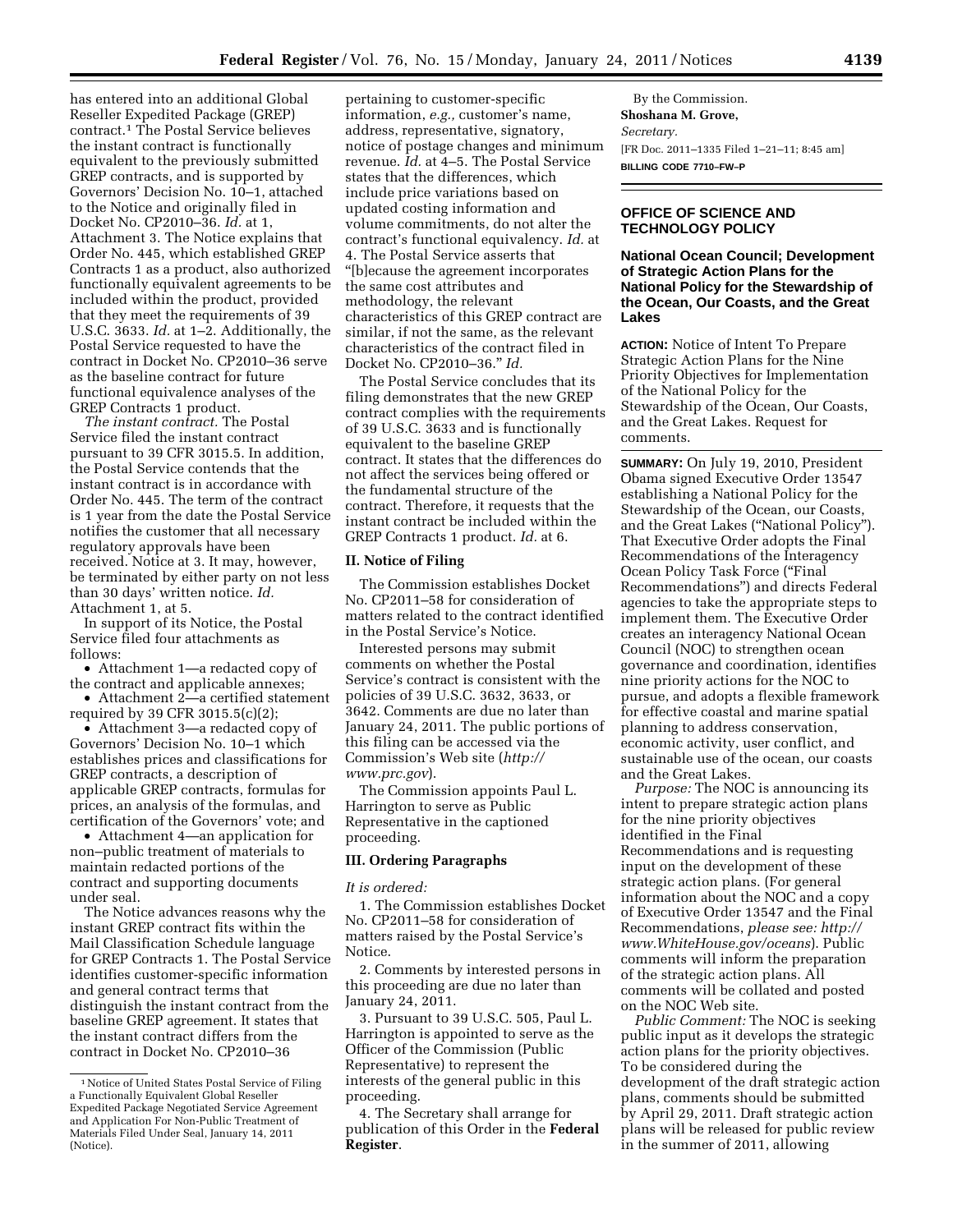additional opportunity for the public to provide comments. Plans are expected to be completed by the end of 2011.

In this public comment period, the NOC is interested in comments that address the opportunities, obstacles, and metrics of progress relevant to each of the priority objectives. Comments should take into account that the strategic action plans should address the key areas identified in the Final Recommendations, including, as appropriate, the importance of integrating local, regional, and national efforts.

The NOC is requesting responses to the following questions for each of the priority objectives:

• What near-term, mid-term, and long-term actions would most effectively help the Nation achieve this policy objective?

• What are some of the major obstacles to achieving this objective; are there opportunities this objective can further, including transformative changes in how we address the stewardship of the oceans, coasts, and Great Lakes?

• What milestones and performance measures would be most useful for measuring progress toward achieving this priority objective?

Comments should be submitted electronically at *[http://](http://www.WhiteHouse.gov/administration/eop/oceans/comment) [www.WhiteHouse.gov/administration/](http://www.WhiteHouse.gov/administration/eop/oceans/comment)  [eop/oceans/comment](http://www.WhiteHouse.gov/administration/eop/oceans/comment)* or can be sent by mail to: National Ocean Council, 722 Jackson Place, NW., Washington, DC 20503.

#### **FOR FURTHER INFORMATION CONTACT:**

Additional information regarding this request can be found at *[http://](http://www.WhiteHouse.gov/oceans)  [www.WhiteHouse.gov/oceans](http://www.WhiteHouse.gov/oceans)*. Questions about the content of this request may be sent to *[http://](http://www.WhiteHouse.gov/administration/eop/oceans/contact)  [www.WhiteHouse.gov/administration/](http://www.WhiteHouse.gov/administration/eop/oceans/contact)  [eop/oceans/contact](http://www.WhiteHouse.gov/administration/eop/oceans/contact)* or by mail (please allow additional time for processing) to the address above.

**SUPPLEMENTARY INFORMATION:** On July 19, 2010, President Obama signed Executive Order 13547 establishing a National Policy for the Stewardship of the Ocean, our Coasts, and the Great Lakes (''National Policy''). That Executive Order adopts the Final Recommendations of the Interagency Ocean Policy Task Force and directs Federal agencies to take the appropriate steps to implement them. The Executive Order creates an interagency National Ocean Council (NOC) to strengthen ocean governance and coordination, identifies nine priority actions for the NOC to pursue, and adopts a flexible framework for effective coastal and marine spatial planning to address

conservation, economic activity, user conflict, and sustainable use of the ocean, our coasts, and the Great Lakes.

The National Policy provides a comprehensive approach, based on science and technology, to uphold our stewardship responsibilities and ensure accountability for our actions to present and future generations. The Obama Administration intends, through the National Policy, to provide a model of balanced, productive, efficient, sustainable, and informed ocean, coastal, and Great Lakes use, management, and conservation. The Final Recommendations provide an implementation strategy that describes a clear set of priority objectives that our Nation should pursue to further the National Policy.

The nine priority objectives seek to address some of the most pressing challenges facing the ocean, our coasts, and the Great Lakes. The nine priority objectives are identified below. Additional information about each priority may be found at *[http://](http://www.WhiteHouse.gov/oceans) [www.WhiteHouse.gov/oceans](http://www.WhiteHouse.gov/oceans)*.

*Objective 1:* Ecosystem-Based Management: Adopt ecosystem-based management as a foundational principle for the comprehensive management of the ocean, our coasts, and the Great Lakes;

*Objective 2:* Coastal and Marine Spatial Planning: Implement comprehensive, integrated, ecosystembased coastal and marine spatial planning and management in the United States;

*Objective 3:* Inform Decisions and Improve Understanding: Increase knowledge to continually inform and improve management and policy decisions and the capacity to respond to change and challenges. Better educate the public through formal and informal programs about the ocean, our coasts, and the Great Lakes;

*Objective 4:* Coordinate and Support: Better coordinate and support Federal, State, Tribal, local, and regional management of the ocean, our coasts, and the Great Lakes. Improve coordination and integration across the Federal Government and, as appropriate, engage with the international community;

*Objective 5:* Resiliency and Adaptation to Climate Change and Ocean Acidification: Strengthen resiliency of coastal communities and marine and Great Lakes environments and their abilities to adapt to climate change impacts and ocean acidification;

*Objective 6:* Regional Ecosystem Protection and Restoration: Establish and implement an integrated ecosystem

protection and restoration strategy that is science-based and aligns conservation and restoration goals at the Federal, State, Tribal, local, and regional levels;

*Objective 7:* Water Quality and Sustainable Practices on Land: Enhance water quality in the ocean, along our coasts, and in the Great Lakes by promoting and implementing sustainable practices on land;

*Objective 8:* Changing Conditions in the Arctic: Address environmental stewardship needs in the Arctic Ocean and adjacent coastal areas in the face of climate-induced and other environmental changes; and

*Objective 9:* Ocean, Coastal, and Great Lakes Observations, Mapping, and Infrastructure: Strengthen and integrate Federal and non-Federal ocean observing systems, sensors, data collection platforms, data management, and mapping capabilities into a national system and integrate that system into international observation efforts.

These priority objectives are meant to provide a bridge between the National Policy and action on the ground and in the water, but they do not prescribe specific actions or responsibilities. The NOC is responsible for developing strategic action plans to achieve the priority objectives. As envisioned, the plans will:

• Identify specific and measurable near-term, mid-term, and long-term actions, with appropriate milestones, performance measures, and outcomes to fulfill each objective;

• Consider smaller-scale, incremental, and opportunistic efforts that could build upon existing activities, as well as more complex, larger-scale actions that have the potential to be truly transformative;

• Identify key lead and participating agencies;

• Identify gaps and needs in science and technology; and

• Identify potential resource requirements and efficiencies; and steps for integrating or coordinating current and out-year budgets.

The plans will be adaptive to allow for modification and addition of new actions based on new information or changing conditions. Their effective implementation will also require clear and easily understood requirements and regulations, where appropriate, that include enforcement as a critical component. Implementation of the National Policy for the stewardship of the ocean, our coasts, and the Great Lakes will recognize that different legal regimes, with their associated freedoms, rights, and duties, apply in different maritime zones. The plans will be implemented in a manner consistent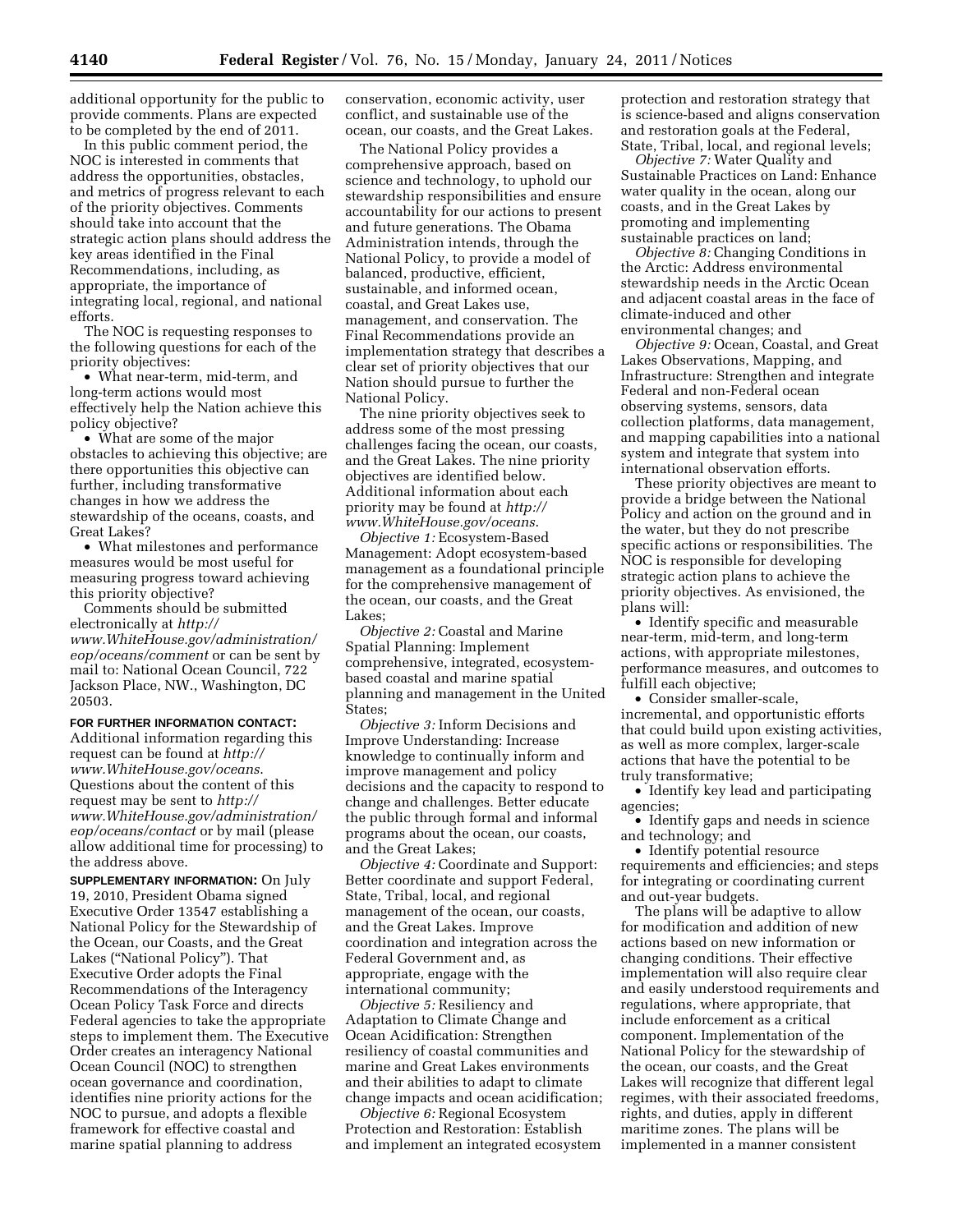with applicable international conventions and agreements and with customary international law as reflected in the Law of the Sea Convention. The plans and their implementation will be assessed and reviewed annually by the NOC and modified as needed based on the success or failure of the agreed upon actions.

The NOC is committed to transparency in developing strategic action plans and implementing the National Policy. As the NOC develops and revises the plans, it will ensure substantial opportunity for public participation. The NOC will also actively engage interested parties, including, as appropriate, State, Tribal, and local authorities, regional governance structures, academic institutions, nongovernmental organizations, recreational interests, and private enterprise.

#### **Ted Wackler,**

*Deputy Chief of Staff, OSTP.*  [FR Doc. 2011–1316 Filed 1–21–11; 8:45 am] **BILLING CODE P** 

## **SECURITIES AND EXCHANGE COMMISSION**

## **Sunshine Act Meeting**

Notice is hereby given, pursuant to the provisions of the Government in the Sunshine Act, Public Law 94–409, that the Securities and Exchange Commission will hold a Closed Meeting on Thursday, January 27, 2011 at 2 p.m.

Commissioners, Counsel to the Commissioners, the Secretary to the Commission, and recording secretaries will attend the Closed Meeting. Certain staff members who have an interest in the matters also may be present.

The General Counsel of the Commission, or his designee, has certified that, in his opinion, one or more of the exemptions set forth in 5 U.S.C. 552b(c)(3), (5), (7), 9(B) and (10) and 17 CFR 200.402(a)(3), (5), (7), 9(ii) and (10), permit consideration of the scheduled matters at the Closed Meeting.

Commissioner Casey, as duty officer, voted to consider the items listed for the Closed Meeting in a closed session.

The subject matter of the Closed Meeting scheduled for Thursday, January 27, 2011 will be:

institution and settlement of injunctive actions; institution and settlement of administrative proceedings; and other matters relating to enforcement proceedings.

At times, changes in Commission priorities require alterations in the scheduling of meeting items.

For further information and to ascertain what, if any, matters have been added, deleted or postponed, please contact:

The Office of the Secretary at (202) 551–5400.

Dated: January 20, 2011. **Elizabeth M. Murphy,**  *Secretary.*  [FR Doc. 2011–1513 Filed 1–20–11; 4:15 pm]

**BILLING CODE 8011–01–P** 

# **SECURITIES AND EXCHANGE COMMISSION**

**[Release No. 34–63717; File No. SR–Phlx– 2010–145]** 

**Self-Regulatory Organizations; NASDAQ OMX PHLX LLC; Notice of Filing of Amendment No. 1 and Order Granting Accelerated Approval to a Proposed Rule Change, as Modified by Amendment No. 1 Thereto, Relating to the Establishment of Remote Specialists** 

#### January 14, 2011.

#### **I. Introduction**

On October 14, 2010, NASDAQ OMX PHLX LLC ("Phlx" or the "Exchange") filed with the Securities and Exchange Commission (''Commission''), pursuant to Section 19(b)(1) of the Securities Exchange Act of 1934 ("Act"),<sup>1</sup> and Rule 19b–4 thereunder,2 a proposed rule change to allow certain Phlx exchange members to act as option specialists that are not physically present on the option trading floor. The proposed rule change was published for comment in the **Federal Register** on November 2, 2010.3 On January 11, 2011, the Exchange filed Amendment No. 1 to the proposed rule change.4 The Commission received no comments on the proposal. This order provides notice of filing of Amendment No. 1 and grants accelerated approval to the proposed rule change, as modified

## **II. Description of the Proposal**

by Amendment No. 1.

The Exchange proposes to amend Phlx Option Rules 501, 506, 507, 1014, and 1020 to provide for remote specialists under limited circumstances and amend its Option Floor Procedure

3*See* Securities Exchange Act Release No. 63192 (October 27, 2010), 75 FR 67427 (''Notice'').

4On December 16, 2010, the Exchange extended the period for Commission consideration of its proposal to January 14, 2011. *See* 15 U.S.C. 78s(b)(2)(A)(ii)(II) (concerning the ability of the selfregulatory organization that filed a proposed rule change to extend the time period for Commission consideration of its proposal).

Advices 5 B–3 and E–1 to reflect the new category of remote specialist.

Currently, Phlx has several types of Registered Options Traders (''ROTs'') 6 that can register as market makers on the Exchange, including specialists, Streaming Quote Traders ("SQTs"),<sup>7</sup> and Remote Streaming Quote Traders (''RSQTs'').8 Specialists are floor-based Exchange members who are registered as options specialists pursuant to Rule 1020(a). An SQT has a physical presence on the options floor (though they may be "in-crowd" or "out-ofcrowd'') and is authorized to generate and submit option quotations electronically in options to which such SQT is assigned, but may only do so when he or she is physically present on the floor of the Exchange. An RSQT, on the other hand, has no physical trading floor presence and instead is authorized to generate and submit option quotations electronically in options to which such RSQT has been assigned. The various market making requirements applicable to each category of market maker are set forth in Rule 1014. Rules 500 through 599 (the ''Allocation and Assignment Rules'') generally describe the process for application and appointment of specialists, SQTs and RSQTs, as well as the allocation of classes of options to them.9

Accordingly, while Phlx's rules provide for remote market-making ROTs (*i.e.,* RSQTs), they do not provide for remote specialists. Rather, Phlx's rules currently require that each options class and series listed on the Exchange have a specialist physically present on the

6A ROT is a member who has received permission from the Exchange to trade in options for his own account. Phlx also has Directed SQTs and Directed RSQTs, which receive Directed Orders as defined in Rule 1080(l)(i)(A). Specialists may likewise receive Directed Orders. Further, Phlx rules also provide for non-streaming ROTs (''non-SQT ROT''), which can make markets in certain options on an issue-by-issue basis. *See* Rule  $1014(b)(ii)(C)$ .

8*See* Rule 1014(b)(ii)(B).

9The Allocation and Assignment Rules also indicate under what circumstances new allocations may not be made. *See, e.g.,* Supplementary Material .01 to Rule 506.

<sup>1</sup> 15 U.S.C. 78s(b)(1).

<sup>2</sup> 17 CFR 240.19b–4.

<sup>5</sup>Phlx's Options Floor Procedure Advices (''OFPAs'' or ''Advices'') are part of the Exchange's minor rule plan (''MRP'' or ''Minor Rule Plan''), which consists of Advices with preset fines, pursuant to Rule 19d–1(c) under the Act (17 CFR 240.19d–1(c)). *See e.g.,* Securities Exchange Act Release No. 50997 (January 7, 2005), 70 FR 2444 (January 13, 2005) (SR–Phlx–2003–40) (order approving the Exchange's Options Floor Broker Management System). As this time, Phlx is not proposing to change any of the fines that are applicable under any of the Advices.

<sup>7</sup>*See* Rule 1014(b)(ii)(A).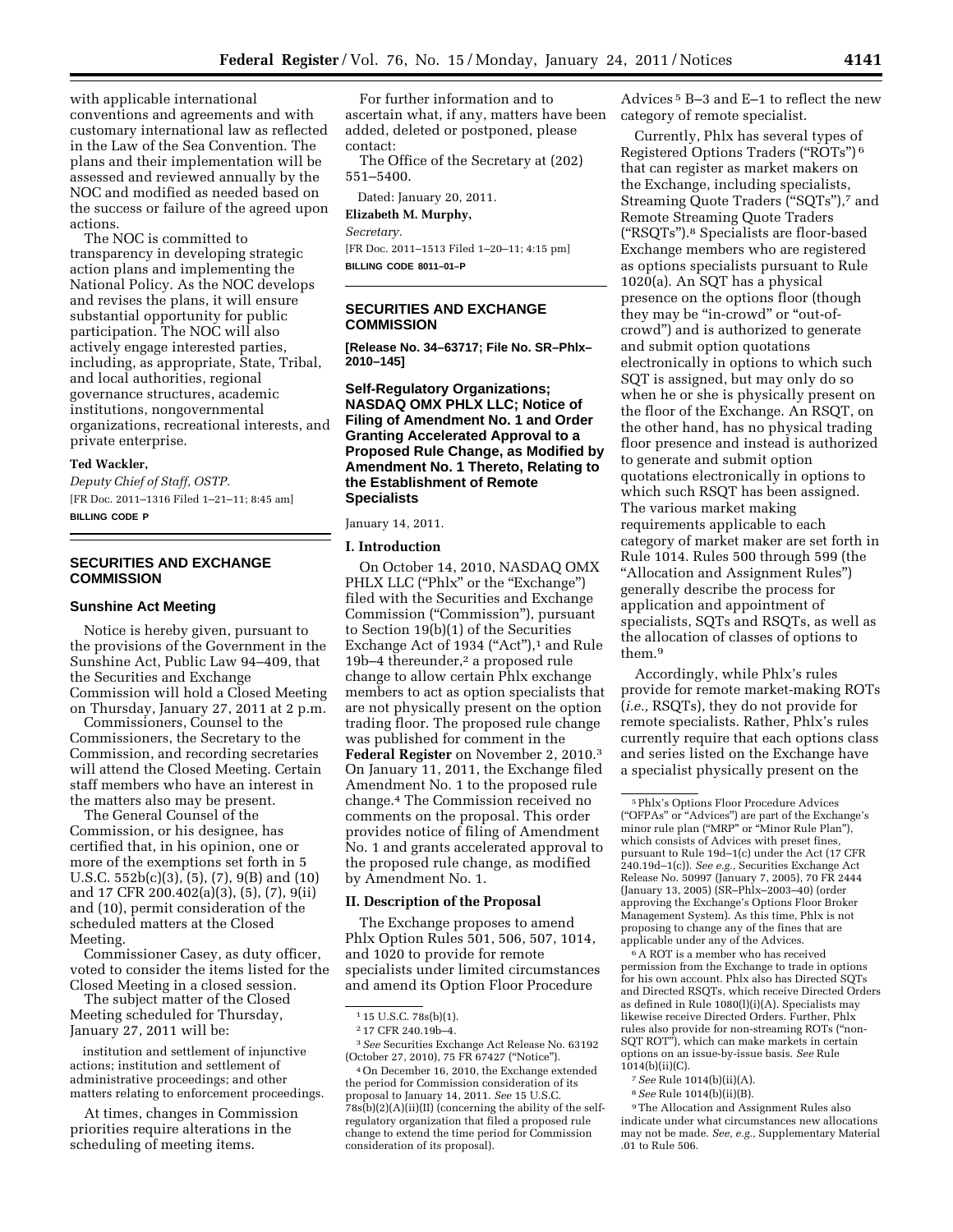# **The White House**

Office of the Press Secretary

For Immediate Release **For Immediate Release** And The Second 19, 2010

# **Executive Order--Stewardship of the Ocean, Our Coasts, and the Great Lakes**

By the authority vested in me as President by the Constitution and the laws of the United States of America, it is hereby ordered as follows:

Section 1. Purpose. The ocean, our coasts, and the Great Lakes provide jobs, food, energy resources, ecological services, recreation, and tourism opportunities, and play critical roles in our Nation's transportation, economy, and trade, as well as the global mobility of our Armed Forces and the maintenance of international peace and security. The Deepwater Horizon oil spill in the Gulf of Mexico and resulting environmental crisis is a stark reminder of how vulnerable our marine environments are, and how much communities and the Nation rely on healthy and resilient ocean and coastal ecosystems. America's stewardship of the ocean, our coasts, and the Great Lakes is intrinsically linked to environmental sustainability, human health and well-being, national prosperity, adaptation to climate and other environmental changes, social justice, international diplomacy, and national and homeland security.

This order adopts the recommendations of the Interagency Ocean Policy Task Force, except where otherwise provided in this order, and directs executive agencies to implement those recommendations under the guidance of a National Ocean Council. Based on those recommendations, this order establishes a national policy to ensure the protection, maintenance, and restoration of the health of ocean, coastal, and Great Lakes ecosystems and resources, enhance the sustainability of ocean and coastal economies, preserve our maritime heritage, support sustainable uses and access, provide for adaptive management to enhance our understanding of and capacity to respond to climate change and ocean acidification, and coordinate with our national security and foreign policy interests.

This order also provides for the development of coastal and marine spatial plans that build upon and improve existing Federal, State, tribal, local, and regional decisionmaking and planning processes. These regional plans will enable a more integrated, comprehensive, ecosystem-based, flexible, and proactive approach to planning and managing sustainable multiple uses across sectors and improve the conservation of the ocean, our coasts, and the Great Lakes.

Sec. 2. Policy. (a) To achieve an America whose stewardship ensures that the ocean, our coasts, and the Great Lakes are healthy and resilient, safe and productive, and understood and treasured so as to promote the wellbeing, prosperity, and security of present and future generations, it is the policy of the United States to:

- (i) protect, maintain, and restore the health and biological diversity of ocean, coastal, and Great Lakes ecosystems and resources;
- (ii) improve the resiliency of ocean, coastal, and Great Lakes ecosystems, communities, and economies;
- (iii) bolster the conservation and sustainable uses of land in ways that will improve the health of ocean, coastal, and Great Lakes ecosystems;
- (iv) use the best available science and knowledge to inform decisions affecting the ocean, our coasts, and the Great Lakes, and enhance humanity's capacity to understand, respond, and adapt to a changing global environment;
- (v) support sustainable, safe, secure, and productive access to, and uses of the ocean, our coasts, and the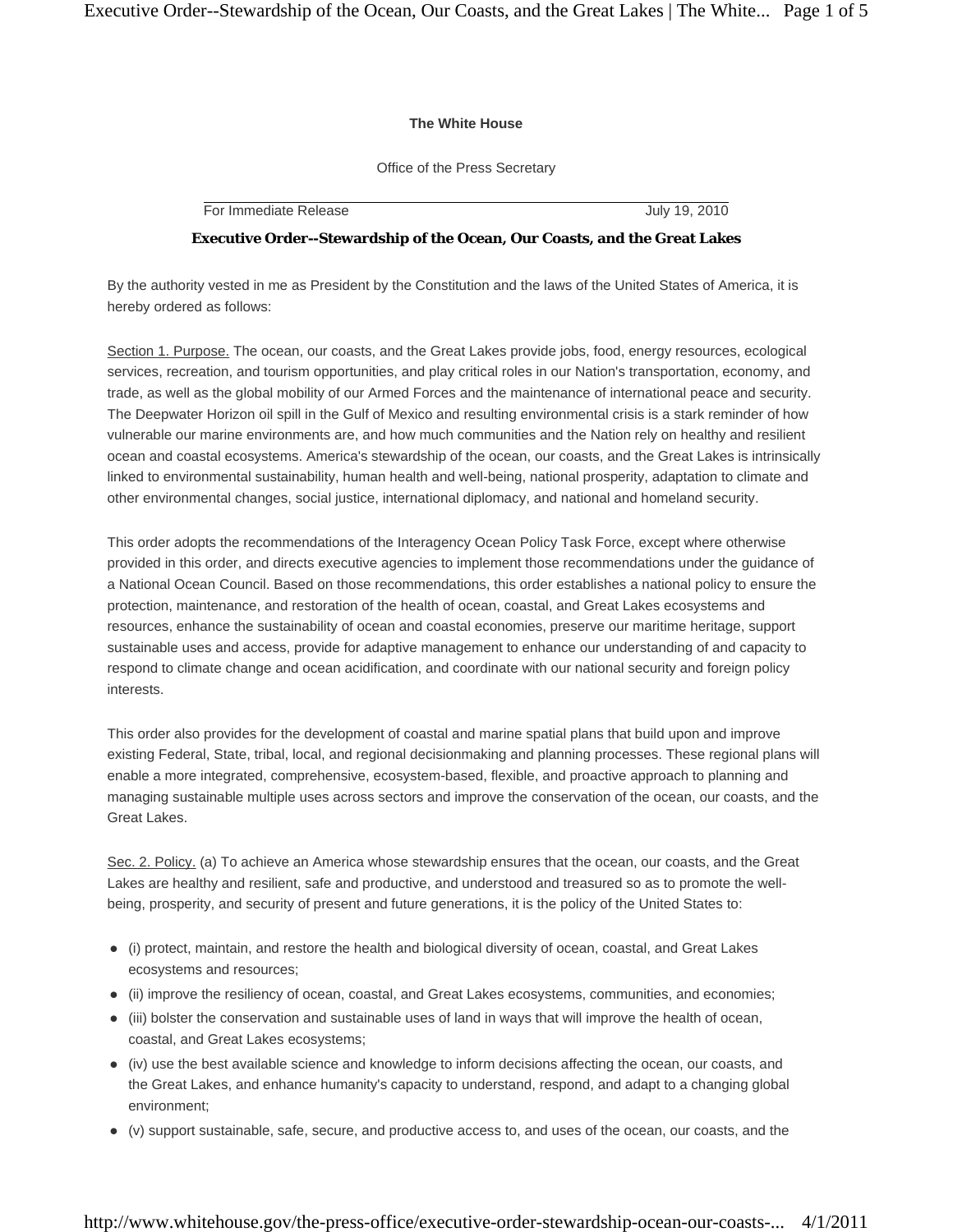Great Lakes;

- (vi) respect and preserve our Nation's maritime heritage, including our social, cultural, recreational, and historical values;
- z (vii) exercise rights and jurisdiction and perform duties in accordance with applicable international law, including respect for and preservation of navigational rights and freedoms, which are essential for the global economy and international peace and security;
- z (viii) increase scientific understanding of ocean, coastal, and Great Lakes ecosystems as part of the global interconnected systems of air, land, ice, and water, including their relationships to humans and their activities;
- (ix) improve our understanding and awareness of changing environmental conditions, trends, and their causes, and of human activities taking place in ocean, coastal, and Great Lakes waters; and
- (x) foster a public understanding of the value of the ocean, our coasts, and the Great Lakes to build a foundation for improved stewardship.

(b) The United States shall promote this policy by:

- (i) ensuring a comprehensive and collaborative framework for the stewardship of the ocean, our coasts, and the Great Lakes that facilitates cohesive actions across the Federal Government, as well as participation of State, tribal, and local authorities, regional governance structures, nongovernmental organizations, the public, and the private sector;
- $\bullet$  (ii) cooperating and exercising leadership at the international level;
- (iii) pursuing the United States' accession to the Law of the Sea Convention; and
- (iv) supporting ocean stewardship in a fiscally responsible manner.

Sec. 3. Definitions. As used in this order:

(a) "Final Recommendations" means the Final Recommendations of the Interagency Ocean Policy Task Force that shall be made publicly available and for which a notice of public availability shall be published in the Federal Register.

(b) The term "coastal and marine spatial planning" means a comprehensive, adaptive, integrated, ecosystembased, and transparent spatial planning process, based on sound science, for analyzing current and anticipated uses of ocean, coastal, and Great Lakes areas. Coastal and marine spatial planning identifies areas most suitable for various types or classes of activities in order to reduce conflicts among uses, reduce environmental impacts, facilitate compatible uses, and preserve critical ecosystem services to meet economic, environmental, security, and social objectives. In practical terms, coastal and marine spatial planning provides a public policy process for society to better determine how the ocean, our coasts, and Great Lakes are sustainably used and protected -- now and for future generations.

(c) The term "coastal and marine spatial plans" means the plans that are certified by the National Ocean Council as developed in accordance with the definition, goals, principles, and process described in the Final Recommendations.

Sec. 4. Establishment of National Ocean Council. (a) There is hereby established the National Ocean Council (Council).

(b) The Council shall consist of the following: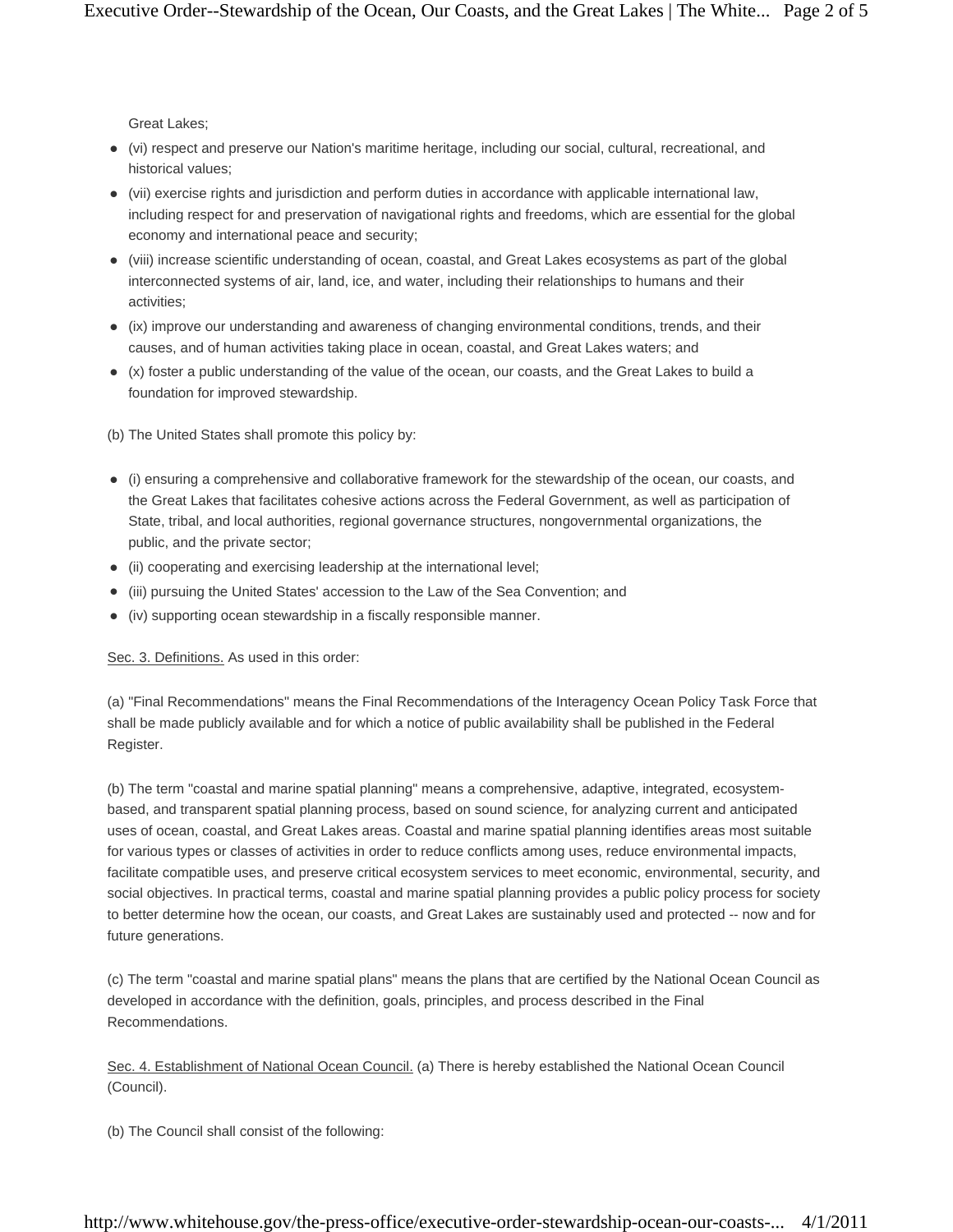- (i) the Chair of the Council on Environmental Quality and the Director of the Office of Science and Technology Policy, who shall be the Co-Chairs of the Council;
- z (ii) the Secretaries of State, Defense, the Interior, Agriculture, Health and Human Services, Commerce, Labor, Transportation, Energy, and Homeland Security, the Attorney General, the Administrator of the Environmental Protection Agency, the Director of the Office of Management and Budget, the Under Secretary of Commerce for Oceans and Atmosphere (Administrator of the National Oceanic and Atmospheric Administration), the Administrator of the National Aeronautics and Space Administration, the Director of National Intelligence, the Director of the National Science Foundation, and the Chairman of the Joint Chiefs of Staff;
- (iii) the National Security Advisor and the Assistants to the President for Homeland Security and Counterterrorism, Domestic Policy, Energy and Climate Change, and Economic Policy;
- (iv) an employee of the Federal Government designated by the Vice President; and
- (v) such other officers or employees of the Federal Government as the Co-Chairs of the Council may from time to time designate.

(c) The Co-Chairs shall invite the participation of the Chairman of the Federal Energy Regulatory Commission, to the extent consistent with the Commission's statutory authorities and legal obligations, and may invite the participation of such other independent agencies as the Council deems appropriate.

(d) The Co-Chairs of the Council, in consultation with the National Security Advisor and the Assistant to the President for Homeland Security and Counterterrorism, shall regularly convene and preside at meetings of the Council, determine its agenda, direct its work, and, as appropriate to address particular subject matters, establish and direct committees of the Council that shall consist exclusively of members of the Council.

(e) A member of the Council may designate, to perform committee functions of the member, any person who is within such member's department, agency, or office and who is (i) an officer of the United States appointed by the President, (ii) a member of the Senior Executive Service or the Senior Intelligence Service, (iii) a general officer or flag officer, or (iv) an employee of the Vice President.

(f) Consistent with applicable law and subject to the availability of appropriations, the Office of Science and Technology Policy and the Council on Environmental Quality shall provide the Council with funding, including through the National Science and Technology Council or the Office of Environmental Quality. The Council on Environmental Quality shall, to the extent permitted by law and subject to the availability of appropriations, provide administrative support necessary to implement this order.

(g) The day-to-day operations of the Council shall be administered by a Director and a Deputy Director, who shall supervise a full-time staff to assist the Co-Chairs in their implementation of this order.

Sec. 5. Functions of the Council. (a) The Council shall have the structure and function and operate as defined in the Final Recommendations. The Council is authorized, after the Council's first year of operation, to make modifications to its structure, function, and operations to improve its effectiveness and efficiency in furthering the policy set forth in section 2 of this order.

(b) To implement the policy set forth in section 2 of this order, the Council shall provide appropriate direction to ensure that executive departments', agencies', or offices' decisions and actions affecting the ocean, our coasts, and the Great Lakes will be guided by the stewardship principles and national priority objectives set forth in the Final Recommendations, to the extent consistent with applicable law. The Council shall base its decisions on the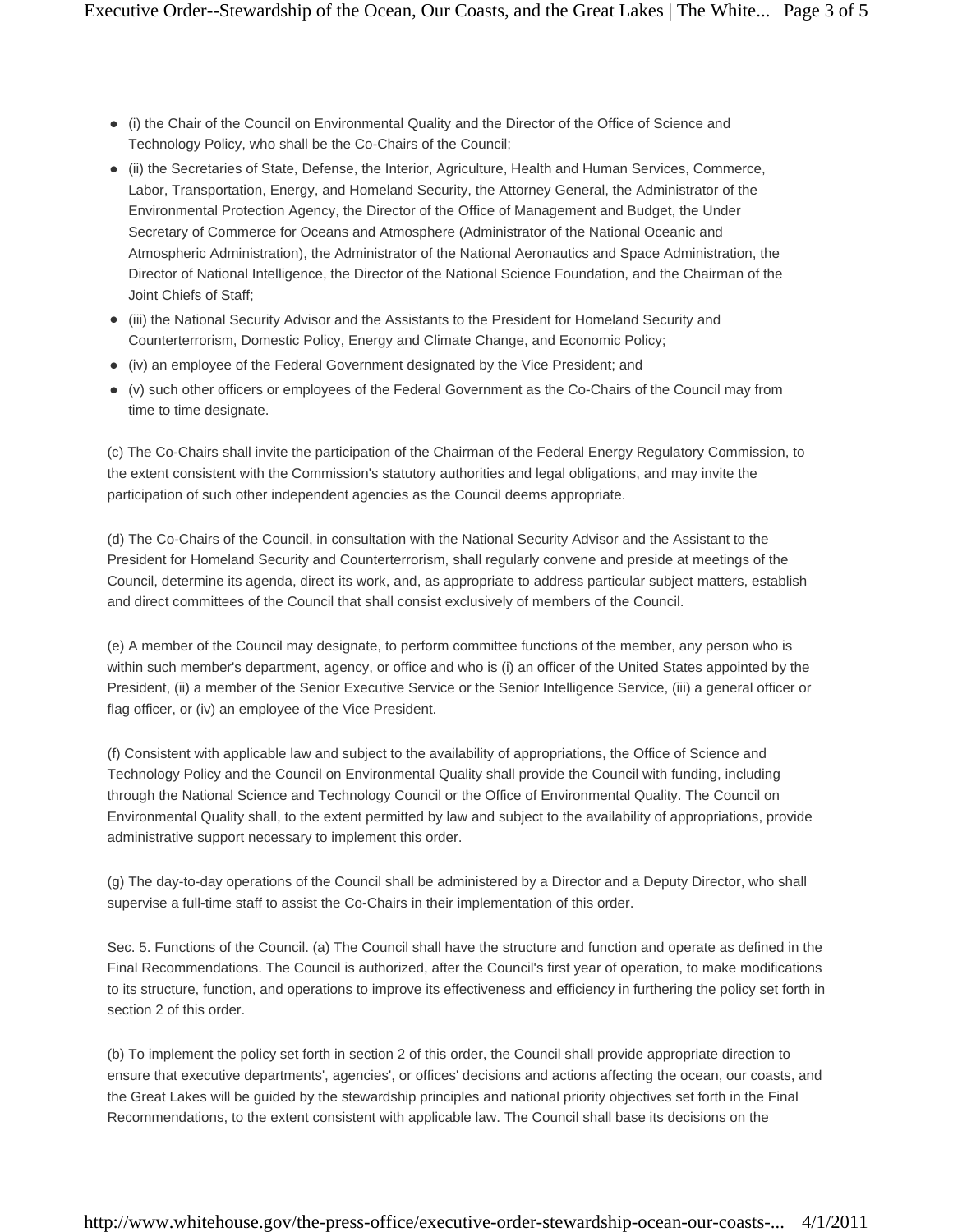consensus of its members. With respect to those matters in which consensus cannot be reached, the National Security Advisor shall coordinate with the Co-Chairs and, as appropriate, the Assistants to the President for Energy and Climate Change, and Economic Policy, and the employee of the United States designated by the Vice President, subject to the limitations set forth in section 9 of this order, to present the disputed issue or issues for decision by the President.

Sec. 6. Agency Responsibilities. (a) All executive departments, agencies, and offices that are members of the Council and any other executive department, agency, or office whose actions affect the ocean, our coasts, and the Great Lakes shall, to the fullest extent consistent with applicable law:

- (i) take such action as necessary to implement the policy set forth in section 2 of this order and the stewardship principles and national priority objectives as set forth in the Final Recommendations and subsequent guidance from the Council; and
- (ii) participate in the process for coastal and marine spatial planning and comply with Council certified coastal and marine spatial plans, as described in the Final Recommendations and subsequent guidance from the Council.

(b)Each executive department, agency, and office that is required to take actions under this order shall prepare and make publicly available an annual report including a concise description of actions taken by the agency in the previous calendar year to implement the order, a description of written comments by persons or organizations regarding the agency's compliance with this order, and the agency's response to such comments.

(c) Each executive department, agency, and office that is required to take actions under this order shall coordinate and contribute resources, as appropriate, to assist in establishing a common information management system as defined in the Final Recommendations and shall be held accountable for managing its own information assets by keeping them current, easily accessible, and consistent with Federal standards.

(d) To the extent permitted by law, executive departments, agencies, and offices shall provide the Council such information, support, and assistance as the Council, through the Co-Chairs, may request.

Sec. 7. Governance Coordinating Committee. The Council shall establish a Governance Coordinating Committee that shall consist of 18 officials from State, tribal, and local governments in accordance with the Final Recommendations. The Committee may establish subcommittees chaired by representatives of the Governance Coordinating Committee. These subcommittees may include additional representatives from State, tribal, and local governments, as appropriate to provide for greater collaboration and diversity of views.

Sec. 8. Regional Advisory Committees. The lead Federal department, agency, or office for each regional planning body established for the development of regional coastal and marine spatial plans, in consultation with their nonfederal co-lead agencies and membership of their regional planning body, shall establish such advisory committees under the Federal Advisory Committee Act, 5 U.S.C. App., as they deem necessary to provide information and to advise the regional planning body on the development of regional coastal and marine spatial plans to promote the policy established in section 2 of this order.

Sec. 9. General Provisions. (a) Nothing in this order, the establishment of the Council, and the Final Recommendations shall be construed to impair or otherwise affect:

- (i) authority granted by law to an executive department or agency or the head thereof; or
- (ii) functions assigned by the President to the National Security Council or Homeland Security Council